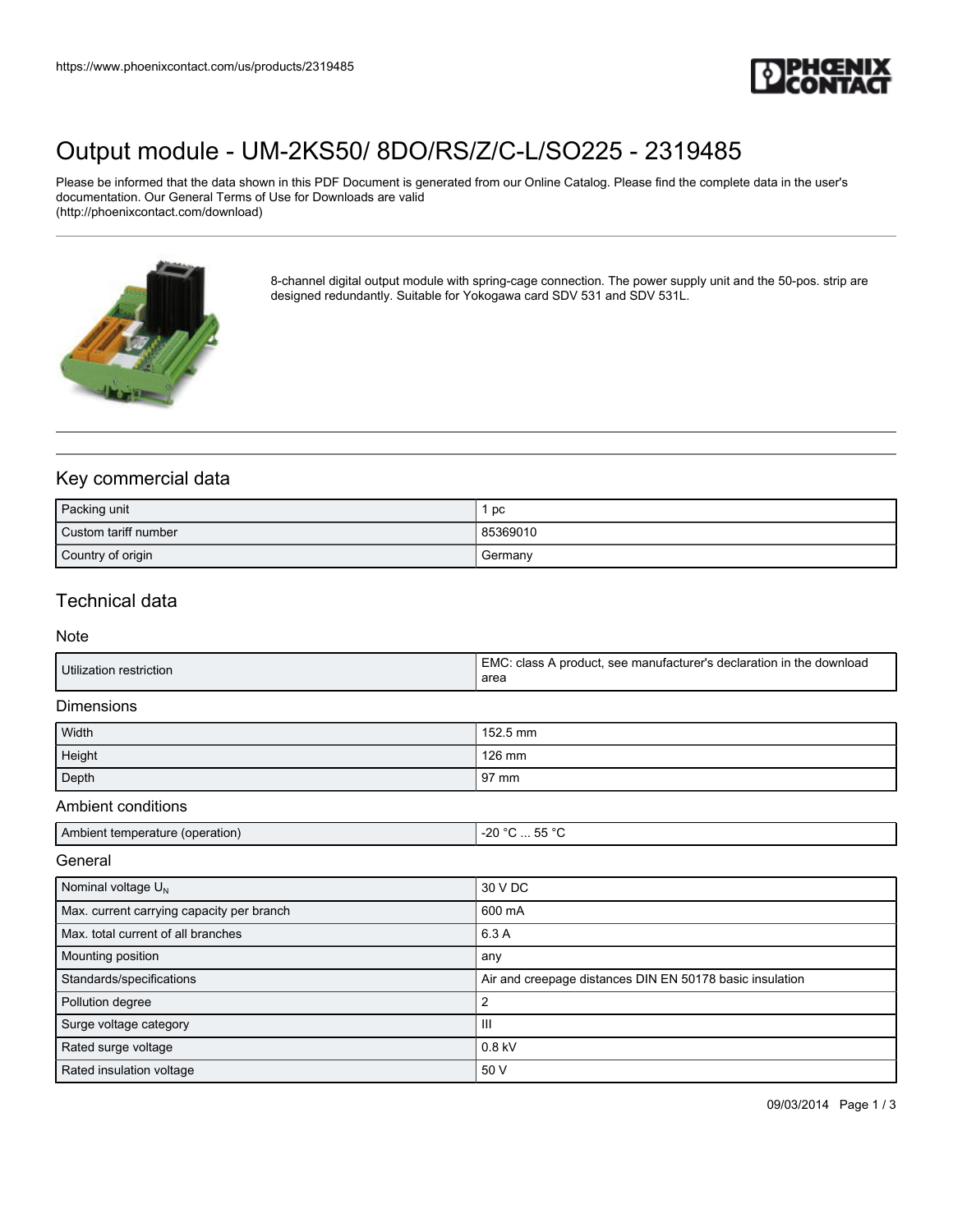

# [Output module - UM-2KS50/ 8DO/RS/Z/C-L/SO225 - 2319485](https://www.phoenixcontact.com/us/products/2319485)

## Technical data

#### Connection data for connection 1

| Connection name                        | Field level            |
|----------------------------------------|------------------------|
| Connection method                      | Spring-cage connection |
| Number of positions                    | 16                     |
| Conductor cross section solid min.     | $0.2$ mm <sup>2</sup>  |
| Conductor cross section solid max.     | $4 \text{ mm}^2$       |
| Conductor cross section stranded min.  | $0.2$ mm <sup>2</sup>  |
| Conductor cross section stranded max.  | $2.5$ mm <sup>2</sup>  |
| Conductor cross section AWG/kcmil min. | 24                     |
| Conductor cross section AWG/kcmil max  | 12                     |

#### Connection data for connection 2

| Connection name       | Control system level   |
|-----------------------|------------------------|
| Number of connections |                        |
| Connection method     | Yokogawa KS-compatible |
| Number of positions   | 50                     |

#### Supported controller

| Controller          | <b>YOKOGAWA ProSafe-RS</b> |
|---------------------|----------------------------|
| - suitable I/O card | SDV531/-L                  |

### **Classifications**

#### eCl@ss

| eCl@ss 4.0 | 27250313 |
|------------|----------|
| eCl@ss 4.1 | 27250313 |
| eCl@ss 5.0 | 27250313 |
| eCl@ss 5.1 | 27250313 |
| eCl@ss 6.0 | 27069203 |
| eCl@ss 7.0 | 27069203 |
| eCl@ss 8.0 | 27069203 |

#### ETIM

| <b>ETIM 2.0</b> | EC001434 |
|-----------------|----------|
| <b>ETIM 3.0</b> | EC001604 |
| <b>ETIM 4.0</b> | EC001437 |
| ETIM 5.0        | EC001437 |

UNSPSC

|  | UN.<br>ov.<br>v.v<br>. | . .<br>JU -<br>1 U Z |
|--|------------------------|----------------------|
|--|------------------------|----------------------|